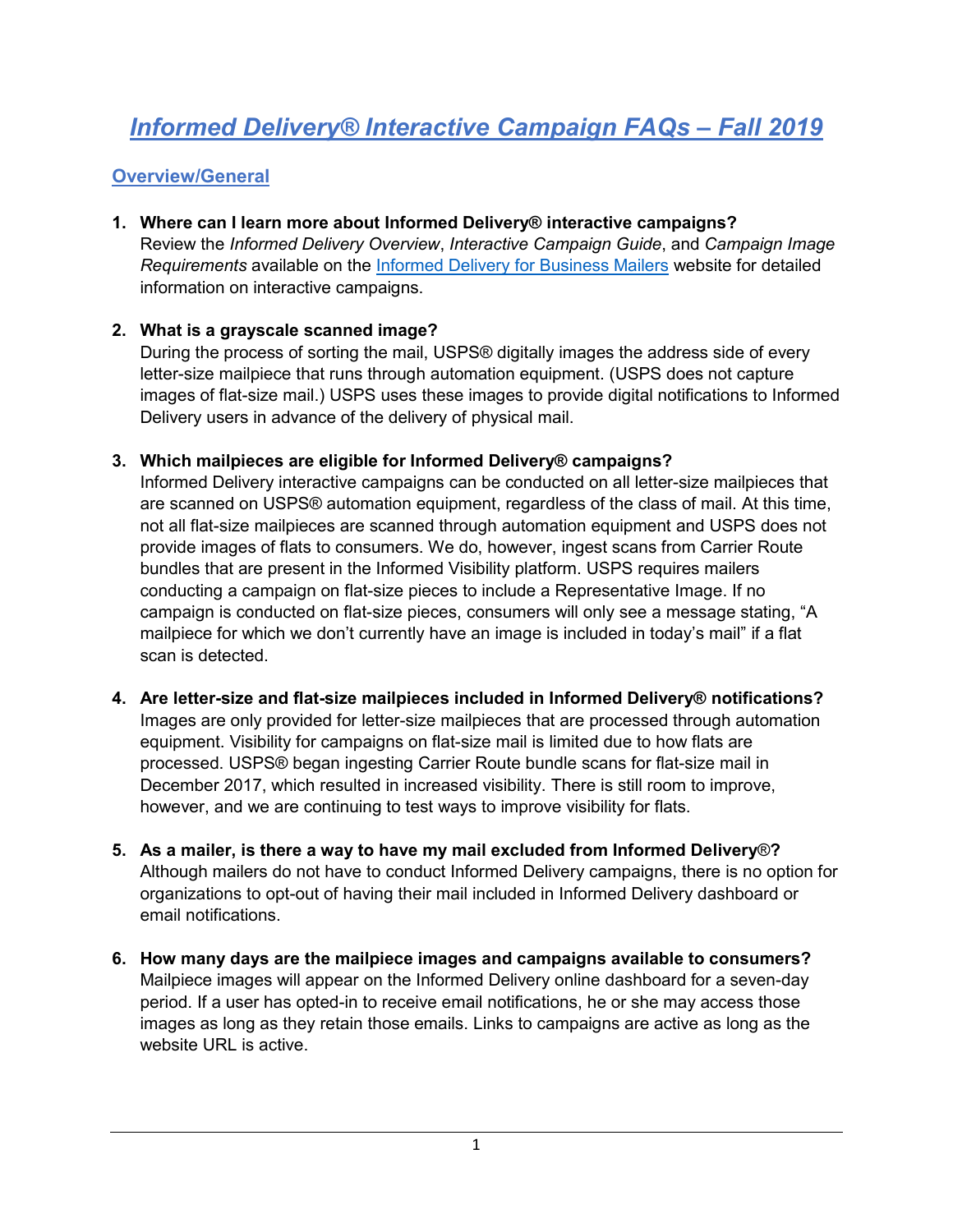**7. How many mailpiece images are included in Informed Delivery**® **notifications?**  Informed Delivery users will see up to 10 mailpiece images in the email notification. The remainder of their household's mailpiece images are available on the online dashboard.

## **8. Where will my interactive campaign be displayed?**

Interactive campaigns will generally be shown at the top of a user's email notification or dashboard, before other grayscale scanned mailpiece images. Package tracking information will appear below all mail images in the email notification and in a separate page for the dashboard or mobile app.

**9. Is there a fee for Informed Delivery**® **campaigns or will there be one in the future?** At this time, conducting an Informed Delivery interactive campaign with a Ride-along Image or dual campaign (Ride-along and Representative Image) is provided at no additional cost to mailers. The Postal Service® does, however, reserve the right to monetize new aspects of Informed Delivery in the future.

## **10. When consumers move, will they still be able to see mailpiece images for mail delivered to their old address?**

Refer to the *Informed Delivery [FAQs](https://www.usps.com/faqs/informeddelivery-faqs.htm)* for information on this topic.

**11. Why might I be unable to access my consumer dashboard, even if I am enrolled in Informed Delivery® as a consumer?**

If a mailer accesses his or her business account in the [Business Customer Gateway \(BCG\),](https://gateway.usps.com/eAdmin/view/signin) and then attempts to log in to their consumer account afterwards, *[usps.com](https://www.usps.com/)*® may only recognize the BCG business account credentials. Simply log out, clear the browser's search history and cookies, and log back in to fix this problem.

# **Users & Households**

## **12. Where can I find how many users and households are currently signed up for Informed Delivery®?**

USPS® maintains the *Users and Households Data (Excel)* file, broken down by 3- and 5 digit ZIP Codes™, which is available for download on the Informed Delivery for Business [Mailers](http://www.usps.com/informeddeliverycampaigns) website. This file is updated weekly.

## **13. What is the difference between a "Registered User" and an "Email-enabled User" for Informed Delivery®?**

All Informed Delivery users have a dashboard that displays Informed Delivery images and package tracking information and is accessible on *[usps.com](https://www.usps.com/)*® or via the USPS® mobile app. The number of "Registered Users" represents this full number of Informed Delivery subscribers. "Email-enabled Users" represent the number of "Registered Users" that have opted-in to receive Informed Delivery email notifications in addition to their dashboard and mobile app view. The *Users and Households Data (Excel)* file, which is available for download on the [Informed Delivery for Business Mailers](http://www.usps.com/informeddeliverycampaigns) website, shows the breakdown of "Registered Users" and "Email-enabled Users."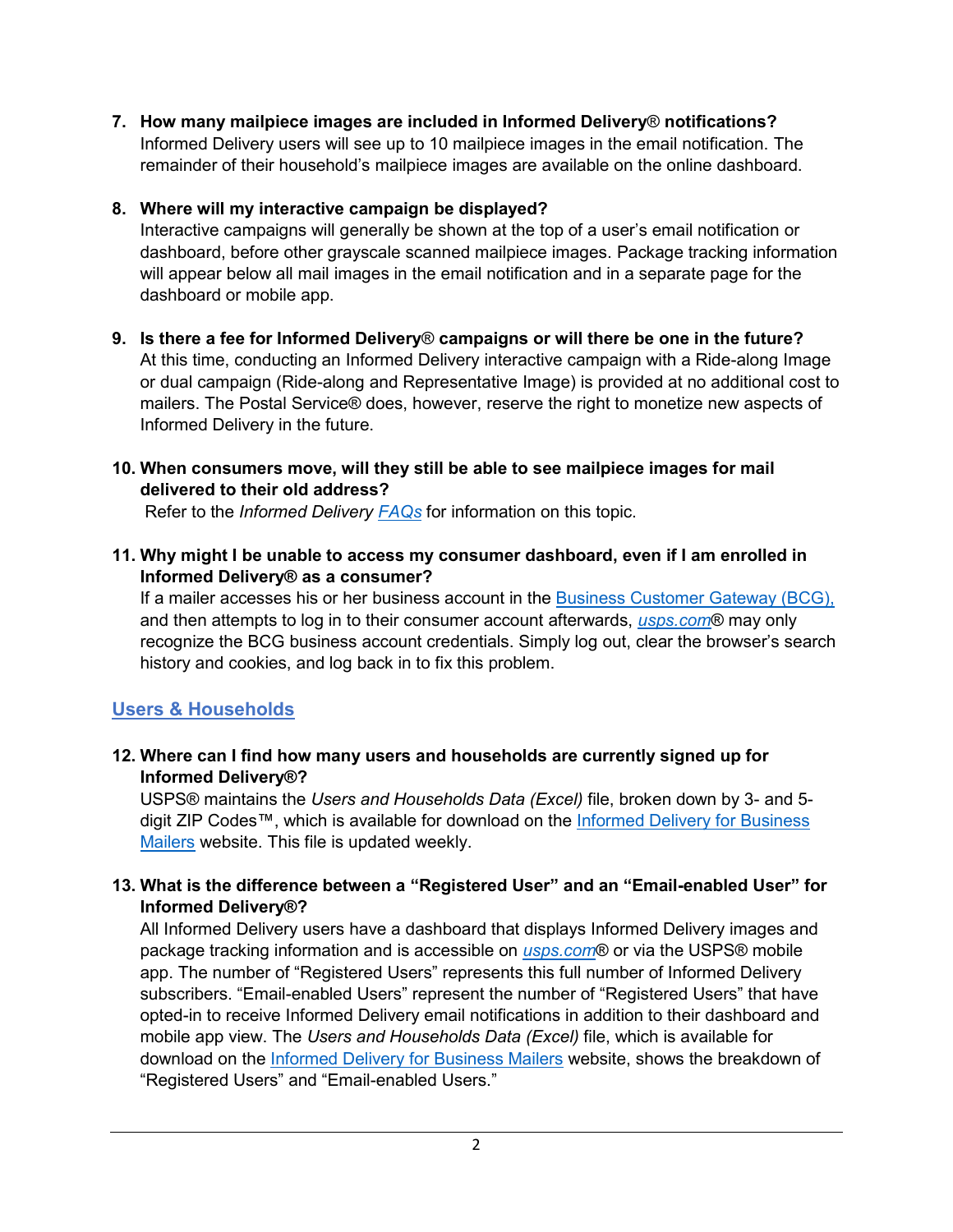#### **14. How is USPS® acquiring users for Informed Delivery®?**

USPS promotes Informed Delivery using traditional marketing and acquisition efforts, such as Direct Mail, email, retail signage, etc. Interested consumers can register for a personal account on *[usps.com](https://www.usps.com/)*® and then sign up for Informed Delivery. For more information, go to [consumer-related FAQs.](https://www.usps.com/faqs/informeddelivery-faqs.htm)

#### **15. How will USPS® know which consumers on my mailing list have Informed Delivery®?** USPS maintains the list of Informed Delivery users and their email addresses. Organizations conduct mailings as usual, and USPS applies an interactive campaign to an Informed Delivery user when a mailpiece is processed on automation equipment, prior to delivery.

#### **16. Can I get a listing of Informed Delivery® users from USPS®?**

No. USPS cannot legally provide names or addresses of customers or Informed Delivery users to mailers.

#### **Campaign Submission**

#### **17. How do I submit a campaign?**

There are two ways to submit an Informed Delivery® interactive campaign: electronically via *PostalOne!*® or manual entry via the Mailer Campaign Portal (MCP). The *PostalOne!* team, which can be reached directly by emailing [USPSInformedDeliveryeDoc@usps.gov,](mailto:USPSInformedDeliveryeDoc@usps.gov) provides programming requirements and facilitates the required Customer Acceptance Testing (CAT) process. The self-service Mailer Campaign Portal provides mailers the ability to enter and initiate interactive campaigns, view campaign data and results, create campaign templates, store media, and more, all in one convenient location through the USPS® Business [Customer Gateway \(BCG\).](https://gateway.usps.com/eAdmin/view/signin)

#### **18. How many days prior to the campaign start date do I need to submit a campaign?**

All campaign information should be submitted by 12:59 PM local time the day before the campaign start date. This is a **requirement** for campaigns entered in the Mailer Campaign Portal and highly recommended for campaigns submitted via *PostalOne!*®.

#### **19. When do campaigns start and end?**

Campaigns begin and end at midnight of the campaign start and end dates chosen by the mailer. For example, if a campaign start date is Wednesday, December 20, the campaign would first be applied the morning of December 20 (at 12:00:01 AM) to mail that was processed the evening of December 19 and morning of December 20. If the end date is Wednesday, December 27, the campaign would be applied for the final time the morning of December 27; it would not be applied on December 28.

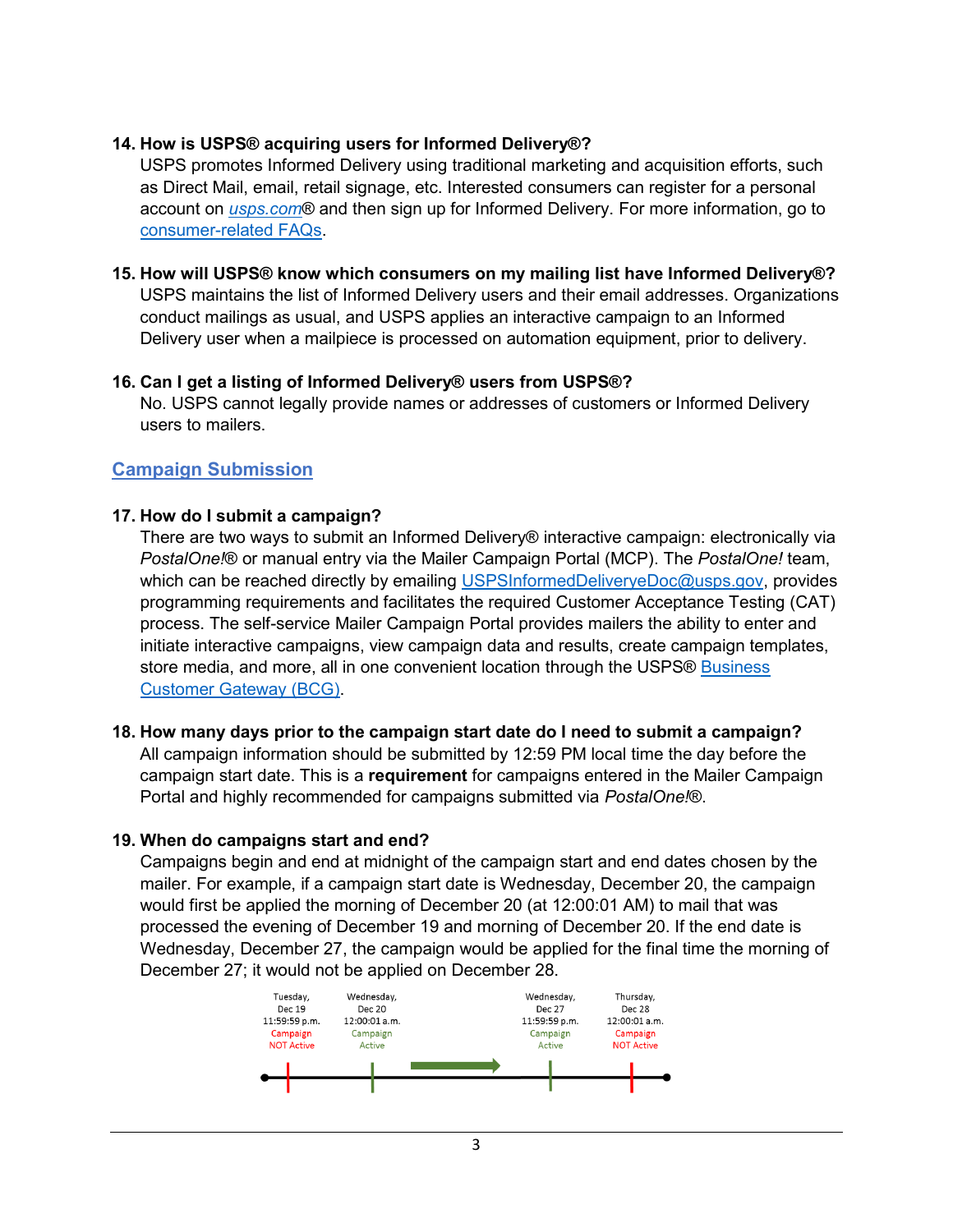## **20. Can I preview my campaign prior to activation?**

The functionality to preview an email or dashboard view of a campaign is available in the self-service Mailer Campaign Portal. As of August 2018, properly prepared *PostalOne!®* campaigns flow into the Mailer Campaign Portal for the purposes of viewing, cancelling, and reporting. Draft campaigns are subject to deletion 30 days after creation. Reference resources on the [Informed Delivery for Business Mailers](http://www.usps.com/informeddeliverycampaigns) website to learn more about navigating the Portal.

## **21. Why didn't my campaign activate?**

Typically, when a campaign does not activate, it is due to one of the reasons listed below.

- The mailpiece was delivered before the campaign start date or after the campaign end date, so the campaign would not be applied.
- The Mailer Identifier (MID) entered/submitted for the campaign was not the MID on the actual mailpiece.
- The Intelligent Mail® barcode (IMb®) on the mailpiece fell outside of the IMb Serial Number Range provided. To determine the serial number of the mailpiece, you will need to [decode the mailpiece's IMb.](https://secure-web.cisco.com/1KZ3i7NgsTqieXjaQZqHV4NRfcZTFrz48_mtsnmtGqrHsAowY2RI2vGGBOHe7YbQJWWj99vxWA0cdghS8JrSBm75ggAU37gB71xITbf96MX64A-rMAJO8EZPxscggKUIdkZsEUNkec7Ro8yezk4nCgsIm6AoVb7ZS0sYsAqMsvBBdj1dXpw-JCqH_Ejnfonkzg4LaIKluwaRXEkGEyzQu5ndF7TtzWOKjvIvZDkqgXQMw7dPsVvkROoqFJgT070h9JJM26teUKRq_cwJOu1HCaExgl8LVJPHiapEPrhH6GC5NtJdYRjDJd-8fkjEkCBhOMS7LuJWXedwd62uVfU20v5sU7_3VKqCmRQ9t2_eA4MIF5rMBohkSpZ8bQS5AxPiu08jTLv5n5JnXF7O1UZFyGi-nO1261RX16SVQghKcA6a9fhO7tiHLo_ZE6O3UCo9h3P4NlY1JFhSSsCTHJzWAeFJ81U7zhkzx4vaooBDy2ZJA2QkhnvN55Bz5HTg09BwwEK3uWB_dYTDIUWOvrmJJ9Q/https%3A%2F%2Fpostalpro.usps.com%2Ftools%2Fencoder)
- The IMb on the mailpiece was not legible, it had print issues, or it did not contain an 11-digit Delivery Point Code.
- If the mailpiece was flat-size (e.g., magazine or catalogue), it may not have been processed through USPS® automation equipment. Flat-size mail has less visibility than letters/postcards due to how it is processed. There are occasions where lettersize mail may bypass scanning as well. If you do IMb tracking, you can check those records to see if there was scan activity.
- Lastly, it is possible that you may have encountered a rare defect within the Mailer Campaign Portal related to campaign activation. We recommend checking your campaign status on its start date to validate that it has activated. See the full list of known defects at the bottom of this document.

## **22. Can I run campaigns on continuous mailings?**

Yes. This requires the entry of campaigns on a daily basis, however, as well as close coordination with the presort/processing team or vendor. Campaigns on continuous mailings may best be facilitated through the *PostalOne!®* process. As a reminder, every campaign if not run at the MID level—must have a unique and sequential Intelligent Mail® barcode (IMb®) serial number range. In some cases, the vendor may overwrite a partial IMb printed by the mail owner, so working closely together to gather the proper campaign elements is a must.

## **23. Can I run multiple campaigns on the same Mailer Identifier (MID)?**

Yes. Mailers can conduct multiple campaigns on the same MID if the campaigns run sequentially or if they provide unique and sequential Intelligent Mail® barcode (IMb®) serial ranges for each campaign.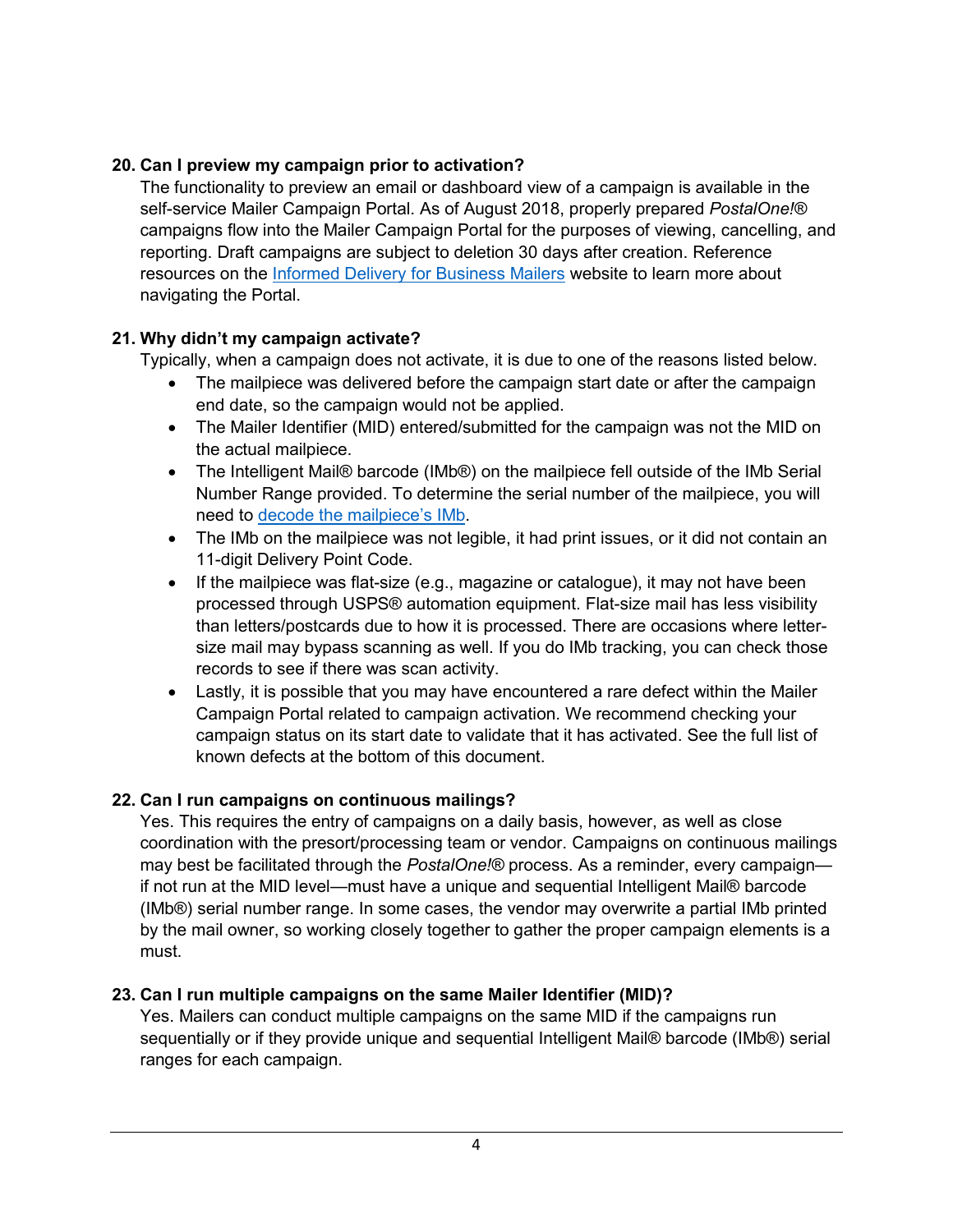#### **24. Can I block a MID from being used in an interactive campaign?**

Yes. A formal written request to block a MID can be made by the MID owner by contacting **[USPSInformedDeliveryCampaigns@usps.gov.](mailto:USPSInformedDeliveryCampaigns@usps.gov)** You will need to provide the MID, your CRID, your Company Name, and your BCG role for the Mailer Campaign Portal (Admin, BSA, User, etc).

**25. Can mailers have their Mail Service Provider (MSP) initiate and analyze Informed Delivery® campaigns or do mailer owners have to submit campaigns themselves?** MSPs can initiate and analyze campaigns on behalf of the mail owner. MSPs are critical to the process of using the Mailer Identifier (MID) on the mailpiece and, in most cases, applying the Serial Number range within the Intelligent Mail® barcode (IMb®). It is important to note that whichever organization inputs the campaign has access to the campaign data, management, and reports.

#### **26. Where can I can view and manage all of my campaigns?**

Organizations that use the Mailer Campaign Portal to enter campaigns can view all campaigns (Draft, Submitted, Active, Cancelled, and Completed) in the Portal. A *Mailer Campaign Portal User Guide* is available on the [Informed Delivery for Business Mailers](http://www.usps.com/informeddeliverycampaigns) website. At this time, mailers submitting campaigns through *PostalOne!®* need to edit and manage their campaigns using *PostalOne!*. However, campaigns entered through *PostalOne!* flow into the Portal for the purposes of viewing campaigns, cancelling campaigns, and Post-Campaign reporting.

# **Campaign Elements**

- **27. Can elements of a campaign be created separately or by different team members?** Yes. USPS® understands that many people may be involved in the development of an Informed Delivery® campaign, including gathering necessary campaign elements (e.g., the Mailer Identifier (MID), Intelligent Mail® barcode (IMb®)/Serial Number range, start/end dates, images, URL, etc.). However, one person must work in the Mailer Campaign Portal or with the *PostalOne!*® Customer Acceptance Testing (CAT) team to ensure all campaign elements and content are complete. If organizations delegate Informed Delivery campaigns to an MSP, they must work though the MSP's representative to access their campaign information.
- **28. What is a Mailer Identifier (MID) and why do I need one? How can I apply for a MID?** The MID is a field within the Intelligent Mail® barcode (IMb®) that is used to identify mailers; a MID is required in the IMb. A MID is assigned by USPS® to a mail owner, mailing agent, or other service providers who request one. A MID is either a 9-digit or a 6-digit numeric code and is assigned based on annual mail volume. MID's are assigned through centralized USPS processes, generally through the Mailer ID system on the [Business Customer](https://gateway.usps.com/eAdmin/view/signin)  [Gateway](https://gateway.usps.com/eAdmin/view/signin) (BCG). Refer to the *User Access to Electronic Mailing Information and Reports Guide* on PostalPro for step-by-step instructions on using the MID system.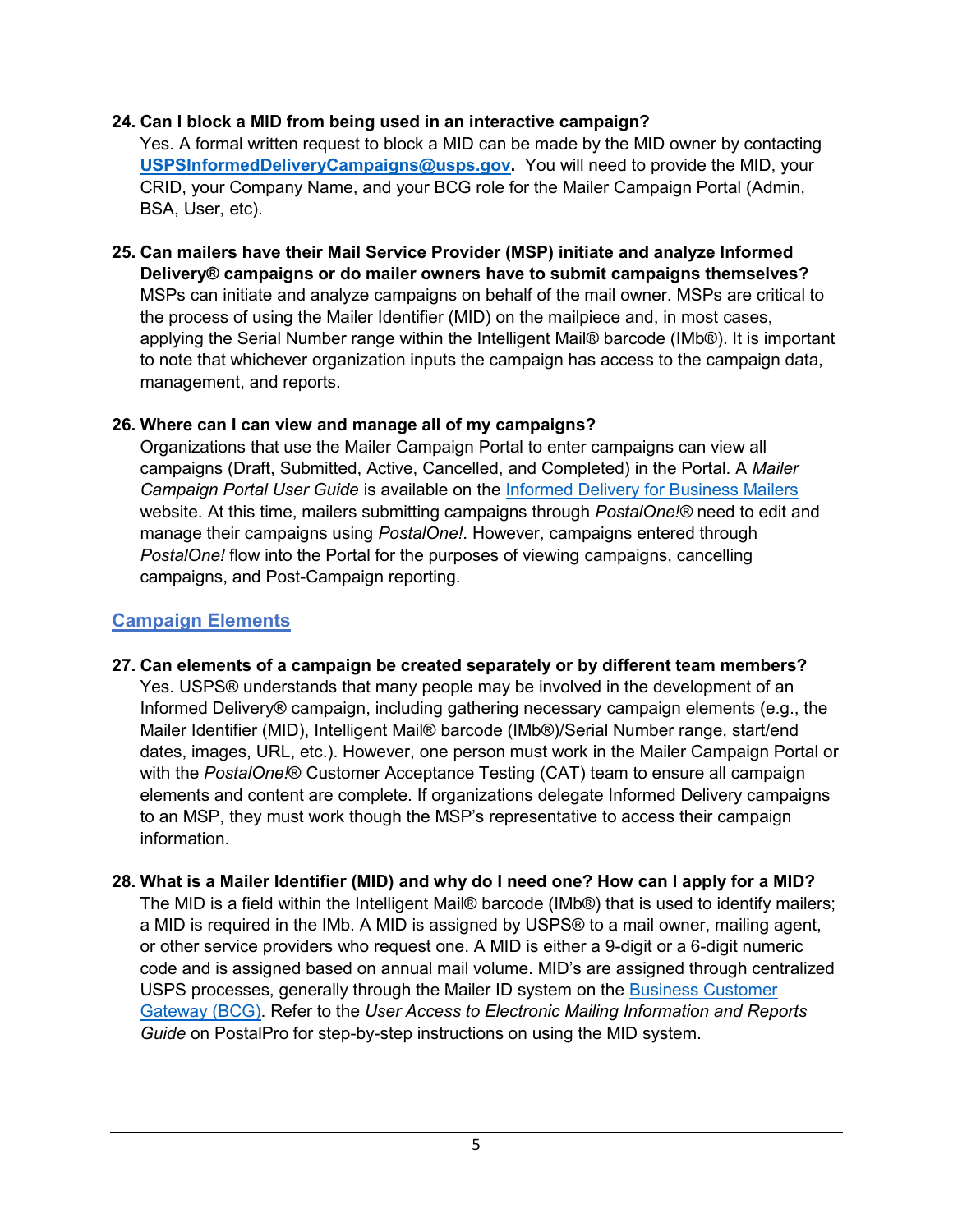- **29. Do mailers have to use a unique Mailer Identifier (MID) for Informed Delivery campaigns? What are my options if I don't have one or want an additional MID?** The MID does not have to be unique to a single campaign, however, the MID on the mailpiece does trigger the interactive campaign. An interactive campaign is applied based on the MID only or, more commonly, a combination of the MID and Serial Number range within the Intelligent Mail® barcode (IMb®) on the mailpiece. Over 95% of campaigns conducted use the MID and IMb Serial Number approach.
- **30. If I have a mailing that uses multiple Mailer Identifiers (MIDs) on the mailpieces, but all the Informed Delivery**® **campaign details are the same, would it be considered one Informed Delivery campaign?**

No. Informed Delivery campaigns are triggered by the MID in the Intelligent Mail® barcode (IMb®), so a separate campaign would need to be created for each MID used. Many of the campaign elements can be the same (e.g., Brand Display Name, Campaign Title, etc.), even if more than one MID is used.

#### **31. What is a Customer Registration Identification number (CRID)? When and why do I need one?**

A CRID is a USPS® generated numeric code of up to 15 digits that uniquely identifies a business at a location. Each Mailer Identifier (MID) is owned by a single CRID at any given time, and each mailing permit is owned by a single CRID at any given time. There is no association with CRIDs triggering interactive campaigns, however, the CRID is used/considered for seeing *PostalOne!®* campaigns in the Mailer Campaign Portal.

## **32. What is a Service Type Identifier (STID)? How does it relate to Informed Delivery®?**

The STID defines the mailpiece as full-service or basic and is also used to determine the disposition of undeliverable-as-addressed (UAA) mail and the form of address correction that a mailer desires, if any. The STID is not relevant to Informed Delivery. Informed Delivery only uses the Mailer Identifier (MID), Intelligent Mail® barcode (IMb®) Serial Number range, and the 11-digit Delivery Point Code.

## **33. Can I conduct multiple interactive campaigns at once? If yes, how?**

Yes. As long as the Serial Number ranges within the Intelligent Mail® barcode (IMb®) do not overlap while the campaigns are active, mailers can run multiple campaigns at once.

## **34. Can I run different campaigns on individual mailpieces?**

Not at this time. USPS® offered the ability to run Personalized (mailpiece-level) campaigns via *PostalOne!*® as a test from April to July 2018. Testing has been halted at this time while findings are addressed. Personalized campaigns will allow mailers and Mail Service Providers to provide a different target URL and/or image to each person in their mailing list. Alternately, it removes the requirement to have a unique and sequential Intelligent Mail® barcode (IMb®) serial number range for each campaign. The implementation date for personalized campaigns is not known at this time.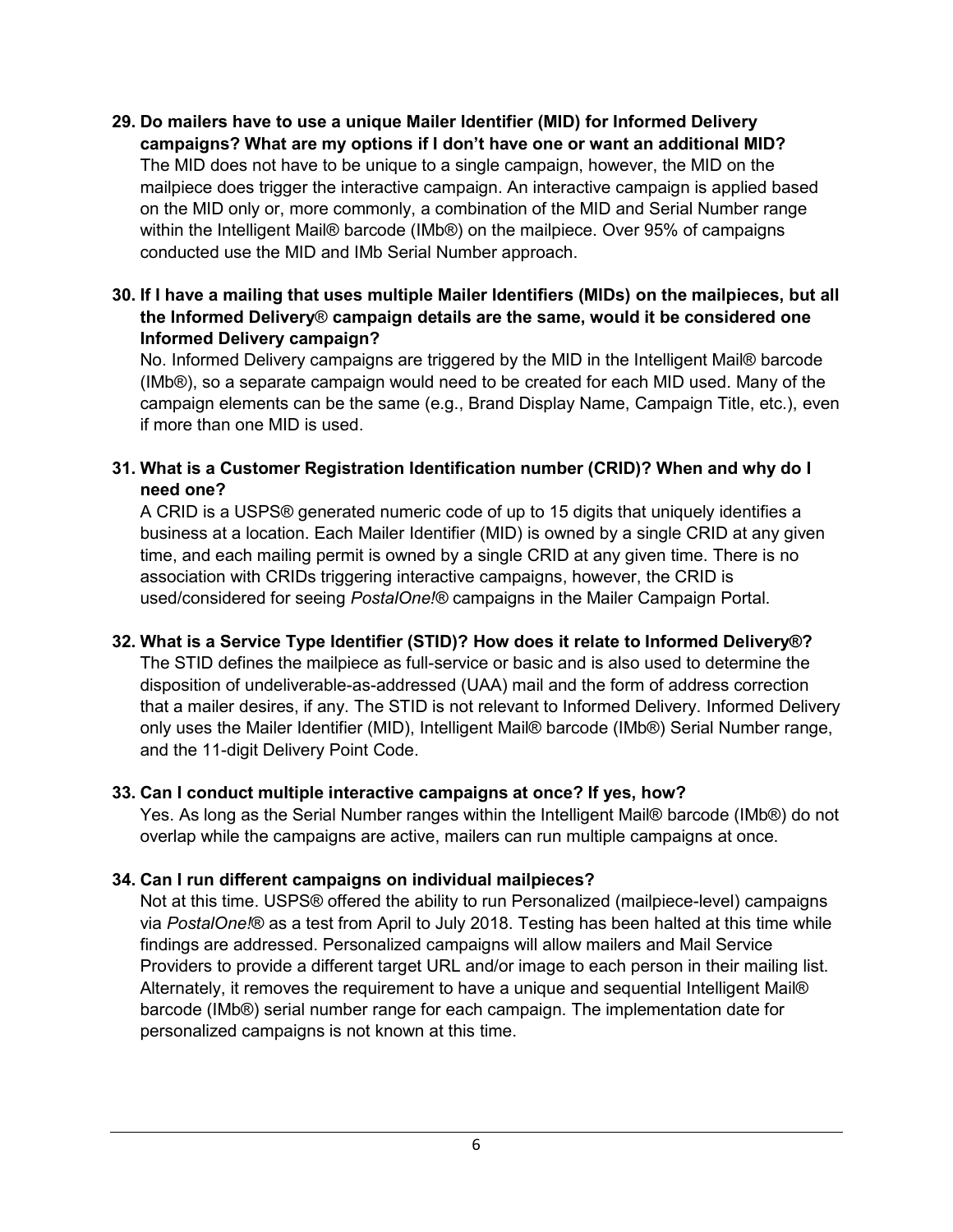#### **35. When should I start and end my campaigns?**

USPS® suggests that mailers start their campaign three days before and end three days after the target in-home dates. The in-home dates are based on the class of mail, how the mail is sorted, and where it is entered.

#### **36. What makes a campaign unique?**

A unique campaign consists of a unique campaign code, different start and end dates, customized image(s), and a URL that links to online digital content that is clickable by Informed Delivery® users.

#### **37. What are Ride-along Images and Representative Images? Are both images required for an interactive campaign?**

A Ride-along Image is a color image provided by the mailer that is clickable/interactive for the user through the provided URL. The Ride-along Image URL is also used in the "Learn More" link in the interactive campaign. The Ride-along Image is placed below the grayscale scanned image or Representative Image in the Informed Delivery email notification and dashboard.

A Representative Image is a color image chosen by the mailer that is used in lieu of a flatsize image or in place of a grayscale letter-size image (grayscale images of flat-size mail are not provided at this time). The Representative Image is not clickable/interactive.

The Ride-along Image is always required. A Representative Image is required for campaigns on flat-size pieces. Regardless of the images used, a single target URL is required to conduct an interactive campaign. For more information, reference the *Campaign Image Requirements* on the [Informed Delivery for Business Mailers](http://www.usps.com/informeddeliverycampaigns) website.

#### **38. Are there specific creative requirements for Ride-along Images and Representative Images?**

For information about specifications (e.g., file type, file size, dimensions) for supplemental content, reference the *Campaign Image Requirements* on the [Informed Delivery for](http://www.usps.com/informeddeliverycampaigns)  [Business Mailers](http://www.usps.com/informeddeliverycampaigns) website.

## **39. What URL can I use for my campaign and how can I track click-throughs?**

USPS® requires a simple URL, such as *https://companyname.com*; however, mailers can send their customers to a unique page within a website if they wish. A unique URL allows mailers to track their click-throughs using any type of analytics tool. USPS® tracks clickthroughs by putting a "tag" in front of the URL provided by the mailer. USPS strongly suggests that mailers use a unique URL within the Informed Delivery® campaign—one that is not used elsewhere in marketing materials or printed on the mailpieces—so that mailers can best measure results.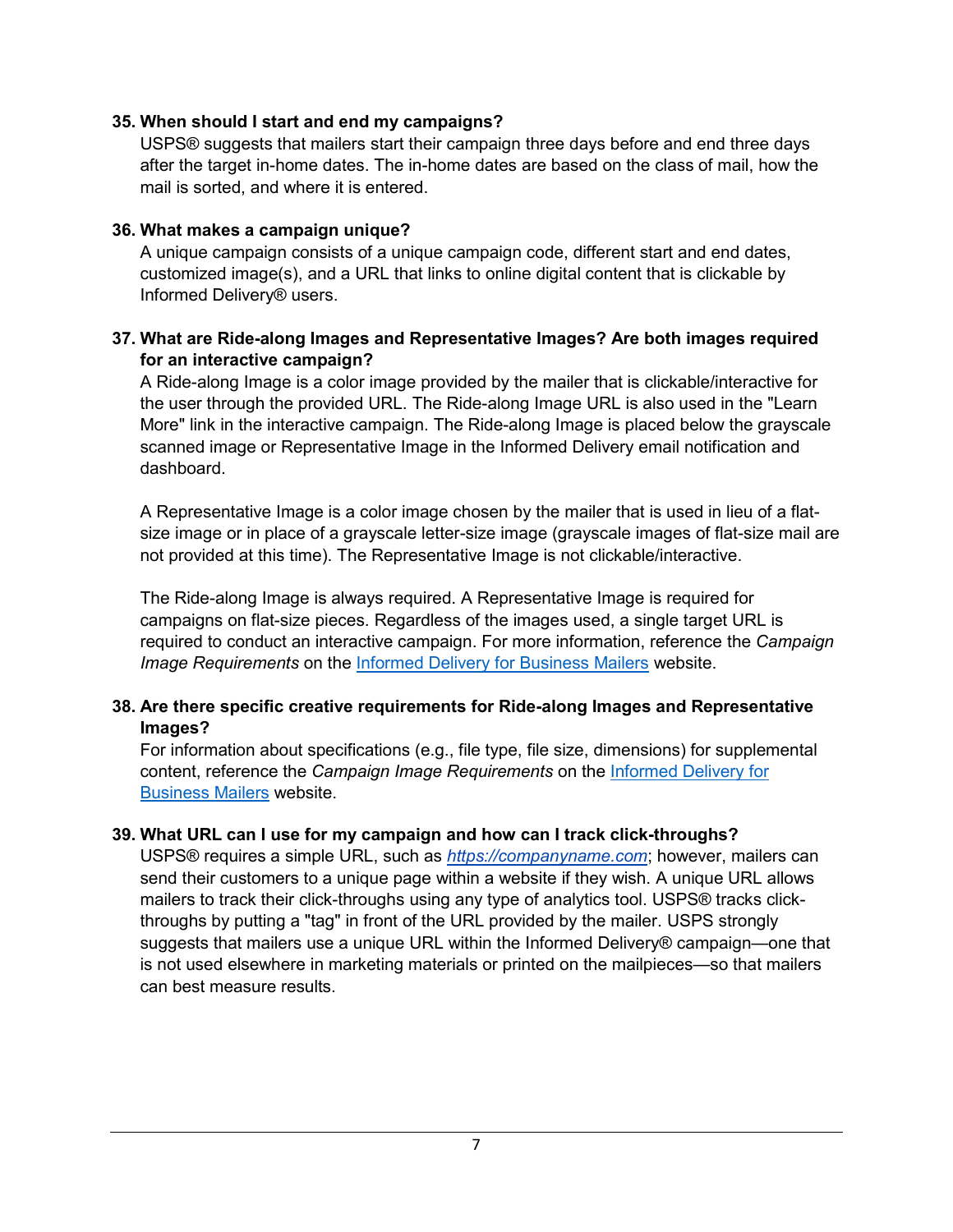## **Campaign Data**

#### **40. What sort of data will mailers get from USPS®? Do mailers have to share data with USPS?**

Both Pre- and Post-campaign Analyses are available to mailers for their personal business analysis use. See the *Interactive Campaign Guide* on the [Informed Delivery for Business](http://www.usps.com/informeddeliverycampaigns)  [Mailers](http://www.usps.com/informeddeliverycampaigns) website for more information. USPS is interested in receiving feedback from mailers on system functionalities as well as information on any additional lift or return on investment that they see from participating in Informed Delivery® campaigns. Mailers are not required, however, to share data beyond what is needed to initiate a campaign.

#### **41. What type of Pre-campaign data does the Postal Service® provide participating mailers?**

Organizations have the opportunity to use the Mailer Campaign Portal (regardless of chosen campaign submission method) to conduct an optional Pre-campaign Analysis that allows them to evaluate their campaign reach. See our *Interactive Campaign Guide* on the [Informed Delivery for Business Mailers](http://www.usps.com/informeddeliverycampaigns) website for more information.

#### **42. How long is campaign data available to organizations in the Mailer Campaign Portal?**

As of October 2019, Post-Campaign reports in the Post-Campaign Analysis section of the Mailer Campaign Portal are automatically removed from the Portal 30 days after their completion date timestamp. Incomplete reports that are not automatically removed can be manually deleted by the user. Examples of incomplete reports include those labeled as "In-Process" or "An error occurred while processing the report. Please try again later."

#### **43. What type of Post-campaign data does the Postal Service® provide participating mailers in the Summary Report?**

For specific information about information provided in Post-campaign Analyses, reference the *Interactive Campaign Guide* on the [Informed Delivery for Business Mailers](http://www.usps.com/informeddeliverycampaigns) website.

#### **44. What type of Post-campaign data does the Postal Service® provide participating mailers in the Detailed Report?**

See the *Interactive Campaign Guide* on the [Informed Delivery for Business](http://www.usps.com/informeddeliverycampaigns) Mailers website for more information regarding Post-campaign Analyses.

**45. In my Summary Report, why might the campaign email open rate be irregularly high (e.g., over 100%)?**

A campaign's email open rate may seem irregularly high if open rates are looked at on a daily or weekly basis, as opposed to holistically over the entire campaign.

#### **46. In my Summary Report, why might the percentage of physical pieces included in email seem irregularly high (e.g., over 100%)?**

The percentage of physical pieces included in email is calculated by dividing the number of emails by the number of physical pieces. A single mailpiece can be sent to a Delivery Point (address) with two or more email-enabled Informed Delivery users. In this case, multiple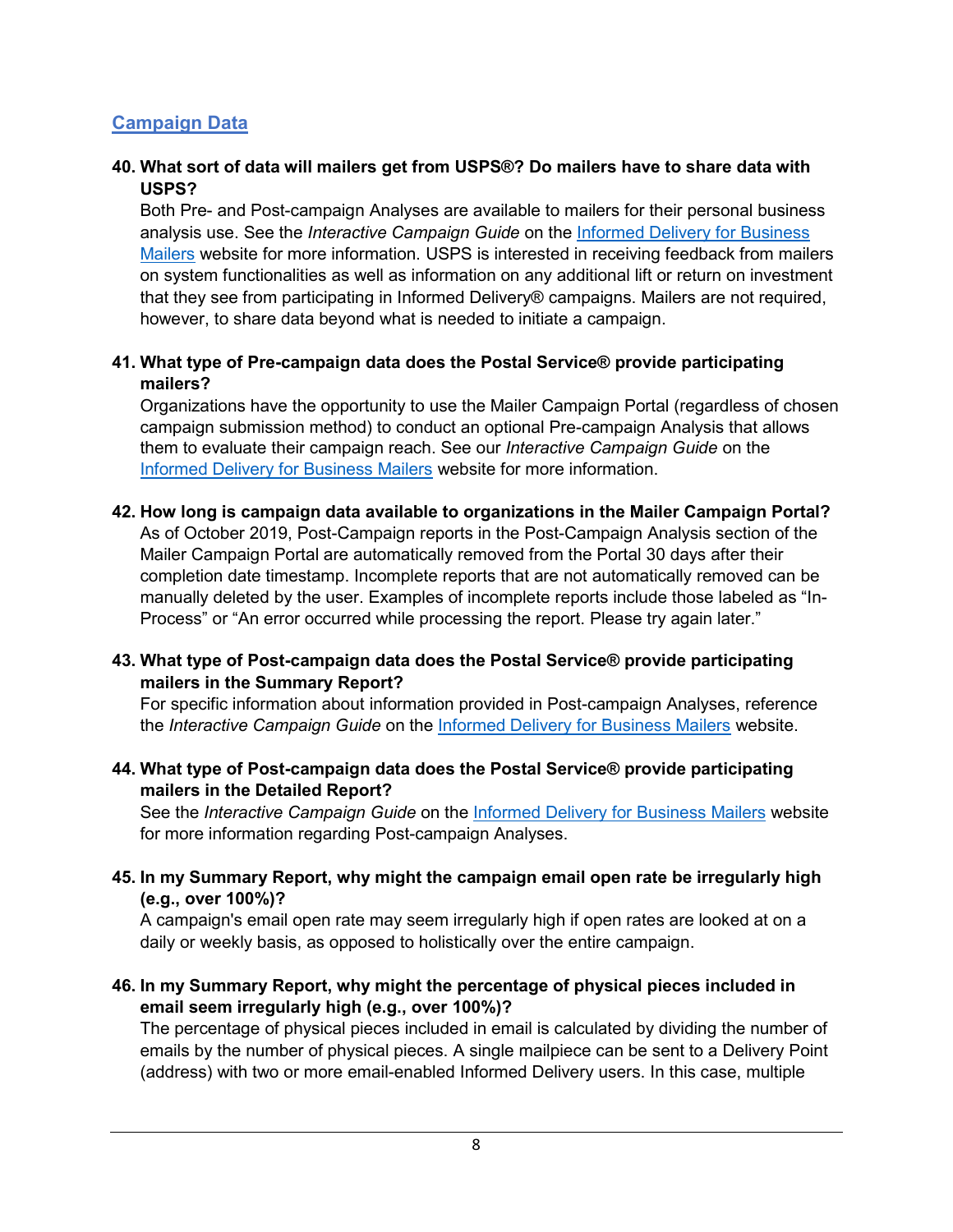email notifications are sent containing the same mailpiece image and campaign.

# **Mailer Campaign Portal Questions**

## **47. Is the Mailer Campaign Portal available to all interested organizations?**

Yes. All mailers, Mail Service Providers (MSPs), and organizations can access the Mailer Campaign Portal via the [Business Customer Gateway \(BCG\)](https://gateway.usps.com/eAdmin/view/signin) to begin conducting Informed Delivery® campaigns. Reference the *Mailer Campaign Portal User Guide* on th[e Informed](http://www.usps.com/informeddeliverycampaigns)  [Delivery for Business Mailers](http://www.usps.com/informeddeliverycampaigns) website for information about how to navigate the Portal.

## **48. How can I access the Mailer Campaign Portal?**

All mailers with a [Business Customer Gateway \(BCG\)](https://gateway.usps.com/eAdmin/view/signin) account can navigate to the Mailer Campaign Portal. To access the Portal, organizations must log in to the BCG by entering a valid username and password in the corresponding fields; the Portal can be found under the "Other Services" tab. Users requesting a Business Service Administrator (BSA) role in BCG will require an initial approval from the USPS. For support with BCG functionality, contact the *PostalOne!*® Help Desk at 1-800-522-9085 or by email at [Postalone@usps.gov.](mailto:Postalone@usps.gov) For Mailer Campaign Portal support, contact [USPSInformedDeliveryCampaigns@usps.gov.](mailto:USPSInformedDeliveryCampaigns@usps.gov) At this time, use of the Portal indicates acceptance of its known defects (see Q52).

## **49. How can I upload files to conduct a Pre-campaign Analysis?**

Mailers can initiate this optional report on the "Welcome Page" of the Portal or under the "Campaigns" tab. This report provides mailers with the opportunity to evaluate their campaign reach and see how many Informed Delivery users there are within a particular mailing list at a given point in time. The file is comprised of 11-Digit Delivery Point ZIP Codes™ from the IMb. For a listing of specific criteria for creating this file, reference the *Interactive Campaign Guide* on the [Informed Delivery for Business Mailers](http://www.usps.com/informeddeliverycampaigns) website. If an invalid file is uploaded in the Mailer Campaign Portal, the mailer will receive an error message explaining the file issue(s) that prevented a successful upload.

# **50. How do I view Post-campaign Analyses in the Mailer Campaign Portal?**

The Summary Report and Detailed Report are available via daily batch reporting on the Post-campaign Analysis tab. More information on navigating to Post-campaign Analyses is available in the *Mailer Campaign Portal User Guide* on the [Informed Delivery for Business](http://www.usps.com/informeddeliverycampaigns)  [Mailers](http://www.usps.com/informeddeliverycampaigns) website.

#### **51. I am using vendor software (e.g., Quadient, BCC, etc.) to submit my Informed Delivery interactive campaigns via** *PostalOne!***. Can I access Post-campaign reports in the Mailer Campaign Portal or does the software provider have to provide the reports for me?**

Post-Campaign reports are only available via the Mailer Campaign Portal. Campaigns submitted via *PostalOne!*, including those entered using vendor software, will appear in the *submitter's* Mailer Campaign Portal dashboard for the purposes of viewing, cancelling, or reporting - if the proper fields in the *PostalOne!* campaign files are completed. For example, the mailer or Mail Service Provider (MSP) who submits the campaign must: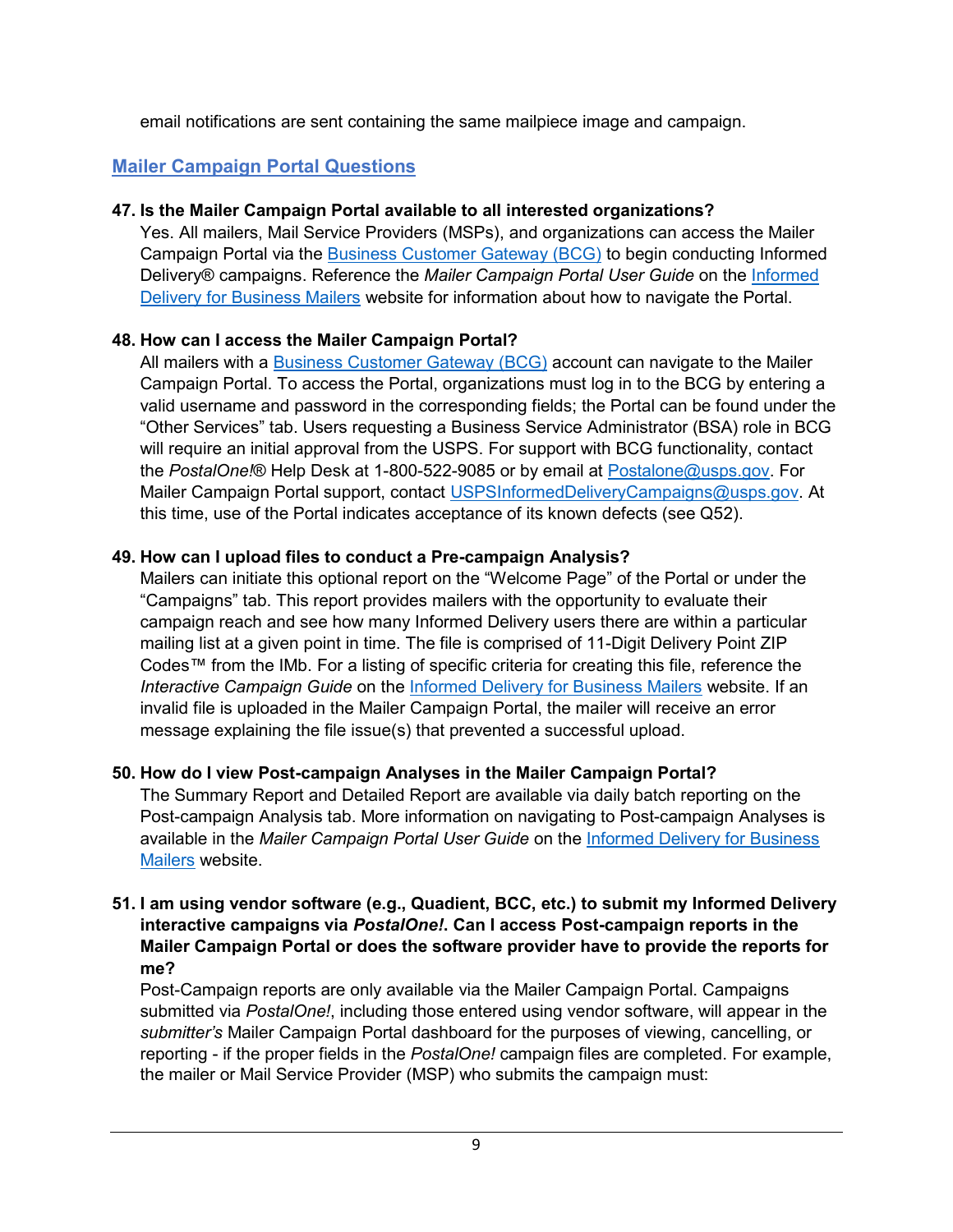- Use their own mail preparer Mailer Identifier (MID), mail preparer Customer Registration Identification number (CRID), and submitter CRID.
- Fill in the mail owner MID and mail owner CRID.
- Use their own MID/CRID to log into the Mailer Campaign Portal to view, cancel, and report on campaigns.

Please note: If a MSP submitted a campaign on a mail owner's behalf, the MSP will have to provide the reports to the mail owner.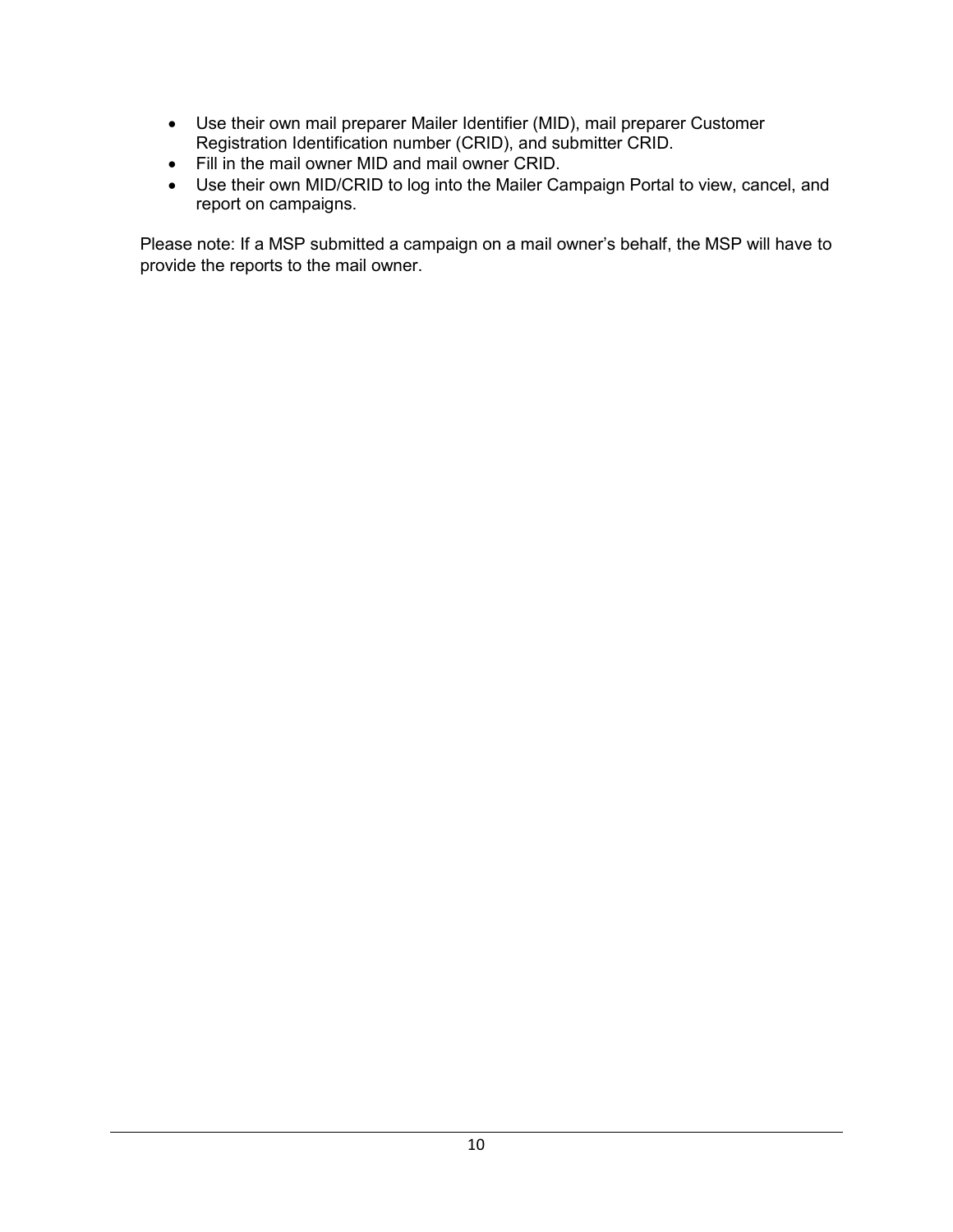# **Known Defects and Observations**

## **52. What are the known defects and observations?**

The Postal Service® has identified several defects and observations related to the Mailer Campaign Portal and reports that it is working to resolve and improve. **None of these defects or observations affect an organization's ability to conduct a campaign**, however, they can impact other parts of the Informed Delivery® campaign entry experience, including reporting. All of these defects are scheduled to be fixed in future releases. These defects and observations include:

- Reports:
	- i. Pre-campaign Reports are considered "timed-out" if they have not completed processing in 24 hours. Delete these queries and ensure each file is ≤102,400 KB (or 100MB). Users may need to size these reports to 30MB or less to complete processing.
	- ii. Post-campaign Summary Report:
		- 1. In some cases, the number of emails that are populating is greater than the number of physical pieces. The general determination is that this happens most regularly with smaller volume campaigns. We also see this with mailing lists that include customers that have recently moved. As a result, if a user has multiple accounts (similar ZIP11, email address combination) this can result in the user receiving multiple emails for the same mailpiece.
		- 2. In some instances, campaign reports show very high email open rates (over 100%). The general determination is that this happens most regularly with smaller volume campaigns.
	- iii. Post-campaign Detailed Report:
		- 1. MID\_Serial (Column J) is presented in scientific notation instead of a number. With newer versions of Excel, you can just change the Format of this column to a number. If that does not work, save the file as CSV and then import it into Microsoft Excel. Instructions on how to complete this type of task are included in the Appendices of the *Interactive Campaign Guide*. Leading zeroes are not included in either the MID or Serial Number fields, which are combined for this column.
		- 2. Mailpiece ID (Column L) is presented in scientific notation instead of a number. To resolve, select the column, right click, and reformat as a Number or follow the instructions as noted above.
		- 3. Email ID (Column N) is also showing as a scientific notation, however, resizing the column can resolve this issue. If not, follow the instructions as noted above.
		- 4. Record Type (Column T) is inaccurate for >10 pcs records. Please disregard this record type until this Record Type is removed.
		- 5. For any fields/columns showing ######, simply resize the column.
- General:
	- i. Access:
		- 1. If the [Business Customer Gateway \(BCG\)](https://gateway.usps.com/eAdmin/view/signin) redirects a first-time user to the landing page when he or she attempts to login, it may be because the Portal is conducting an address validation check prior to entry. See Appendix A of our Mailer Campaign Portal User Guide on how to address this issue.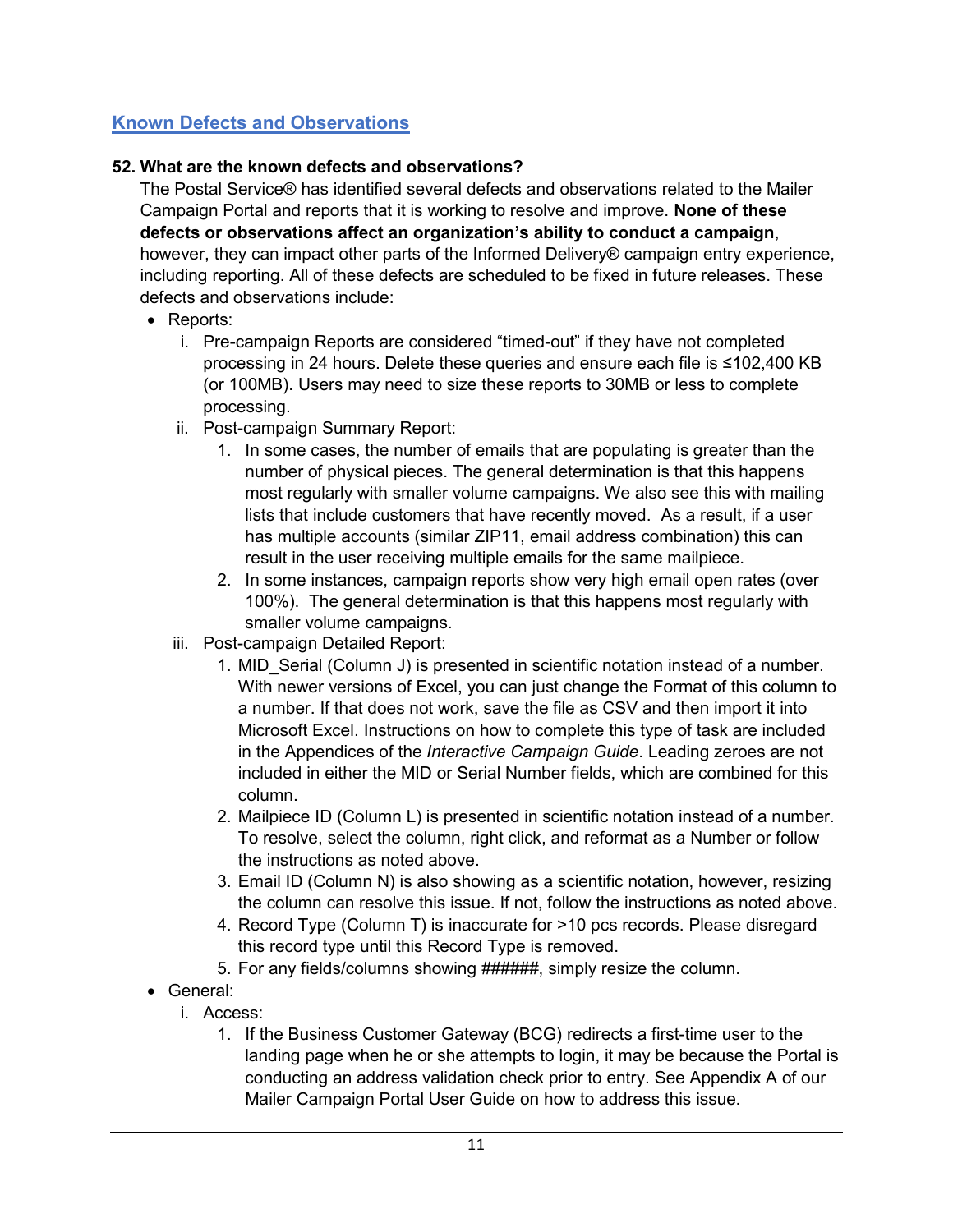- ii. Navigation:
	- 1. When creating a campaign, the text "Campaigns" appears as a breadcrumb in the upper left-hand corner and appears to redirect the user elsewhere—the hyperlink is not functional.
- iii. Campaign Creation:
	- 1. In the Mailer Campaign Portal (MCP), the campaign Type inaccurately shows MID (or NON-SEQ) level when the campaign is actually SEQ (IMb® level). This is merely a display issue in the MCP; it does not impact the campaign itself or how it is running in production.
		- a. To avoid this defect, when you create a draft campaign that is expected to be SEQ (IMb level), include start and end IMb serial numbers in the draft campaign. If you do not have your serial number ranges when creating the draft campaign, it is recommended that you use a generic 000000-000001 or 000000000-000000001 serial number range as a placeholder (or some other type of generic series).
		- b. When a Draft campaign is created but the IMb Serial Number Range is not populated initially, the campaign "Type" (which can be MID or SEQ) may still show as MID—even if the campaign is subsequently updated and submitted with a Serial Number Range.
- iv. Campaign URL:
	- 1. The Representative image section in the MCP allows for URL—this URL is ignored if entered. Only a single URL is allowed per campaign.
- v. Campaign Submission:
	- 1. If you submit a campaign near the submission deadline (12:59 PM local time the day before the campaign start date), the Mailer Campaign Portal may generate an error incorrectly stating that campaigns must be submitted prior to noon ET to start the following day. Mailers can ignore this error. Campaigns may be successfully submitted until 12:59 PM local time the day before the start date.
	- 2. Some mailers have reported issues when submitting a campaign near the submission deadline (12:59 PM local the day before the campaign start date). USPS suggests uploading a campaign at least half an hour prior to this deadline as a precautionary measure.
	- 3. After a user has uploaded a valid Ride-Along Image and has progressed to the next screen, if the user clicks on "Edit Description" and then "Save as Draft", the Ride-Along Image is not retained. It is recommended that you avoid editing images and campaign description information when you are building the campaign. If you notice that images have not been retained, re-upload and insert them into the campaign. Then immediately Save as Draft or Save and Continue without clicking "Edit Description" first.
	- 4. If your campaign didn't activate, it's likely that you encountered a rare defect within the Mailer Campaign Portal related to campaign activation. The campaign stays in Submitted status and does not change to Active status. We recommend checking your campaign status on its start date to validate that it has activated.